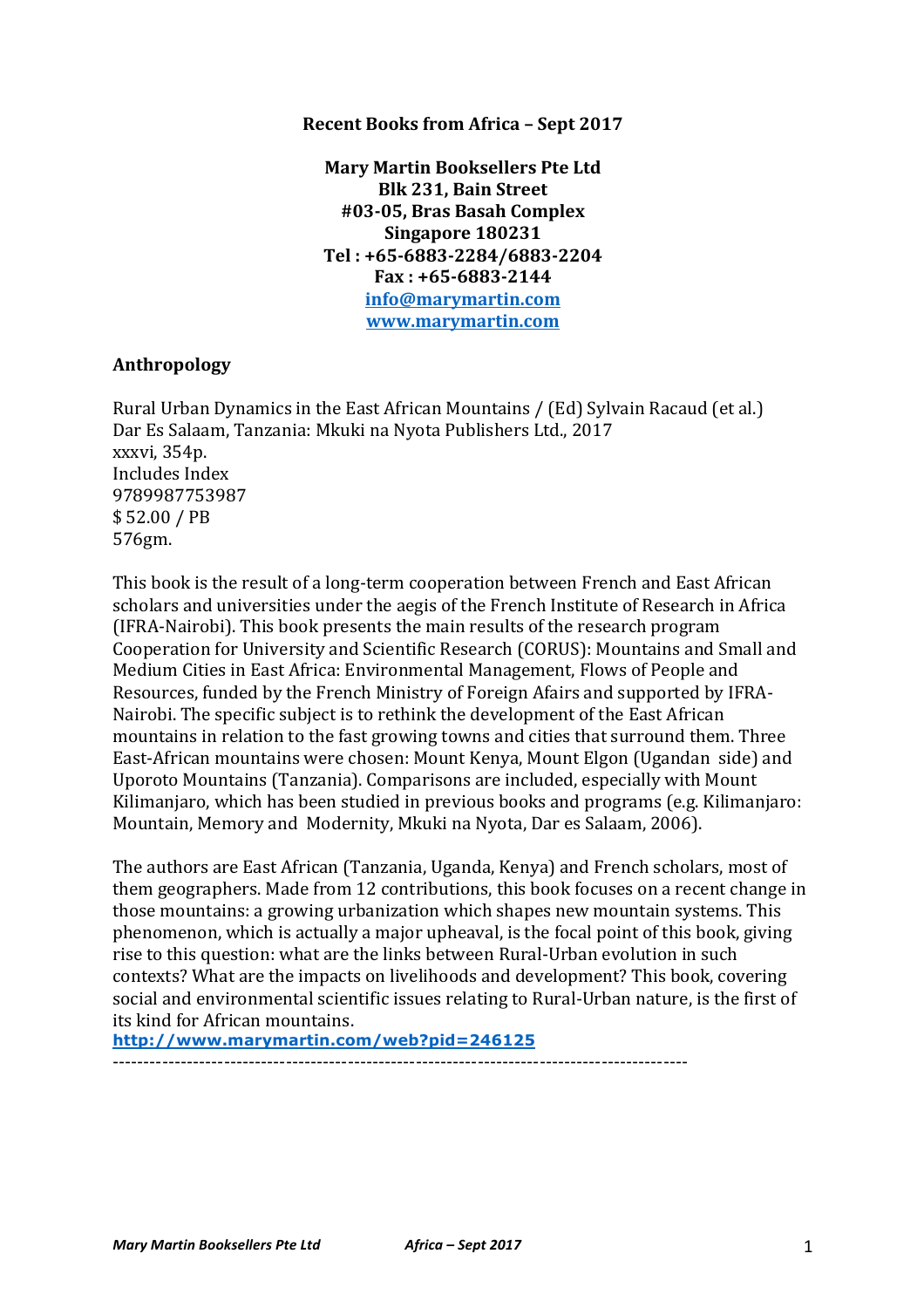### **Ecology/Environment**

Flows and Practices : The Politics of Integrated Water Resources Management in Eastern and Southern Africa / (Ed) Lyla Mehta, Bill Derman & Emmanuel Manzungu Harare, Zimbabwe: Weaver Press, 2017 x, 368p. 9781779223142 \$ 40.00 / PB 564gm. **http://www.marymartin.com/web?pid=246126** ---------------------------------------------------------------------------------------------

### **Economics**

Refugee Entrepreneurial Economies in Urban South Africa / Jonathan Crush (et al.) (Series Ed) Prof. Jonathan Crush Ontario, Canada: Southern African Migration Programme (SAMP), 2017 44p. 9781920596354 SAMP Migration Policies Series 76 \$ 22.00 / PB 106gm. **http://www.marymartin.com/web?pid=246127** --------------------------------------------------------------------------------------------- The East Africa Financial System : Towards an Optimal Regional Integration / Paul Mugerwa Kampala, Uganda: Mabira International Publishing & Media Company, 2016 488p. Includes Bibliography

9789970532018 \$ 48.00/ PB 676gm.

In this century, regional integration is taking a new shape in Africa. This book provides a deeper analysis of the: EAC Financial Institutions; the Commodity & Financial Markets the EAC Financial assets; a break-down of EAC Financial Infrastructure, Risks & Intermediation; and an exploration of EAC financial system players. Finally, the writer proposes an efficient and Integrated Financial System model that would work for the EAC economies to achieve regional and global competitiveness **http://www.marymartin.com/web?pid=246128**

---------------------------------------------------------------------------------------------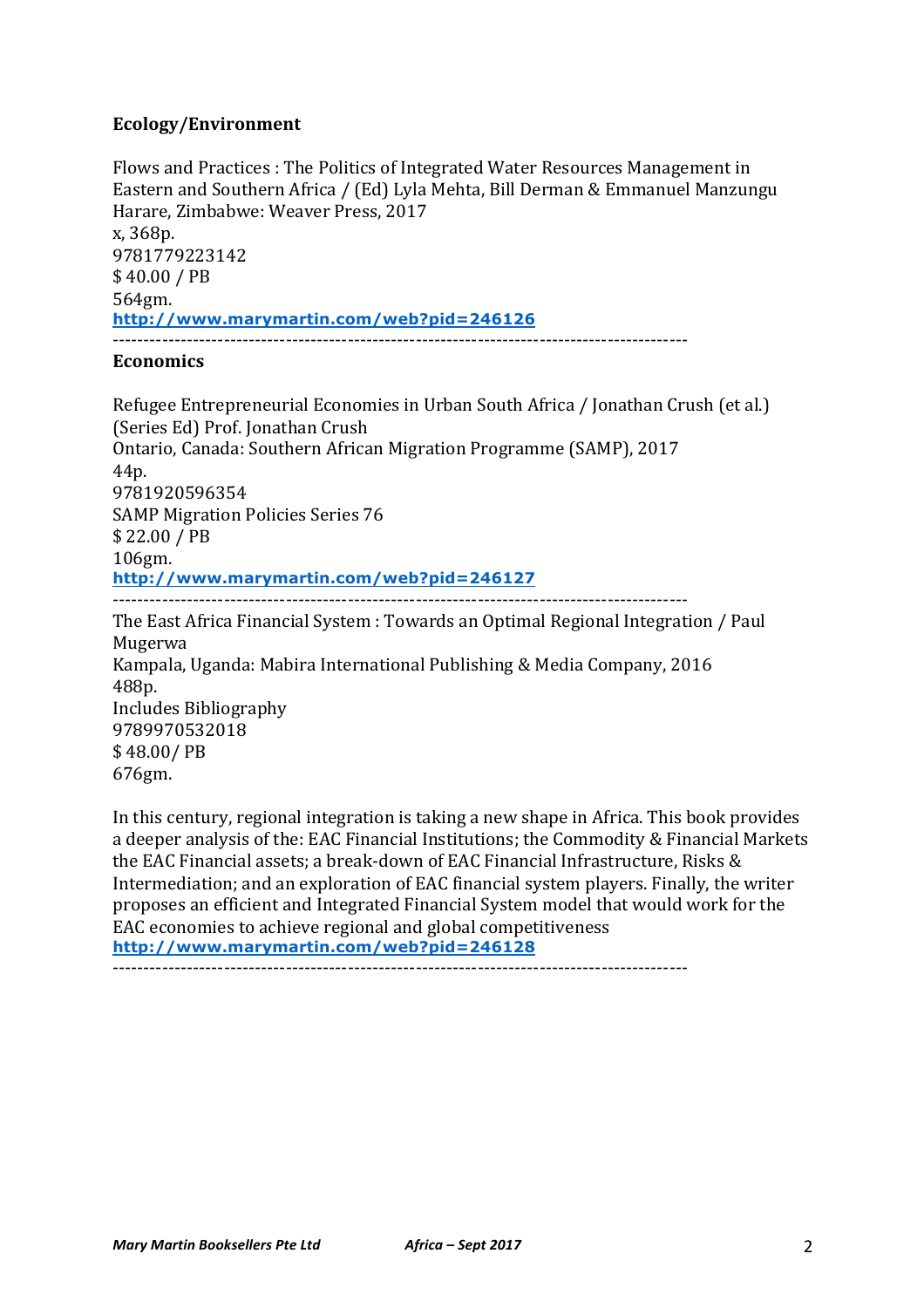## **History**

Cape Town Harmonies : Memory Humour and Resilience / Armelle Gaulier & Denis-Constant Martin Cape Town: African Minds, 2017 xxviii, 344p. 9781928331506 \$ 38.00 / PB 590gm.

"Cape Town's public cultures can only be fully appreciated through recognition of its deep and diverse soundscape. We have to listen to what has made and makes a city. The ear is an integral part of the 'research tools' one needs to get a sense of any city. We have to listen to the sounds that made and make the expansive 'mother city'. Various of its constituent parts sound different from each other ... [T]here is the sound of the singing men and their choirs ("teams" they are called) in preparation for the longstanding annual Malay choral competitions. The lyrics from the various repertoires they perform are hardly ever written down. [...] There are texts of the hallowed 'Dutch songs' but these do not circulate easily and widely. Researchers dream of finding lyrics from decades ago, not to mention a few generations ago – back to the early 19th century. This work by Denis Constant Martin and Armelle Gaulier provides us with a very useful selection of these songs. More than that, it is a critical sociological reflection of the place of these songs and their performers in the context that have given rise to them and sustains their relevance. It is a necessary work and is a very important scholarly intervention about a rather neglected aspect of the history and present production of music in the city." $-$ 

**http://www.marymartin.com/web?pid=246129**

---------------------------------------------------------------------------------------------

The Islamists : A Contextual History of Political Islam / Basheer M Nafi (Translated) Aslam Farouk-Alli Johannesburg, South Africa: Afro-Middle East Centre (AMEC), 2017 xiv, 358p. 9780994682536 \$ 38.00 / PB 566gm. **http://www.marymartin.com/web?pid=246130** ---------------------------------------------------------------------------------------------

### **Literature**

Accident / (Author) Dawn Garisch Cape Town, South Africa: Modjaji Books, 2017 282p. 9781928215332 \$ 18.00 / PB 314gm. **http://www.marymartin.com/web?pid=246131** ---------------------------------------------------------------------------------------------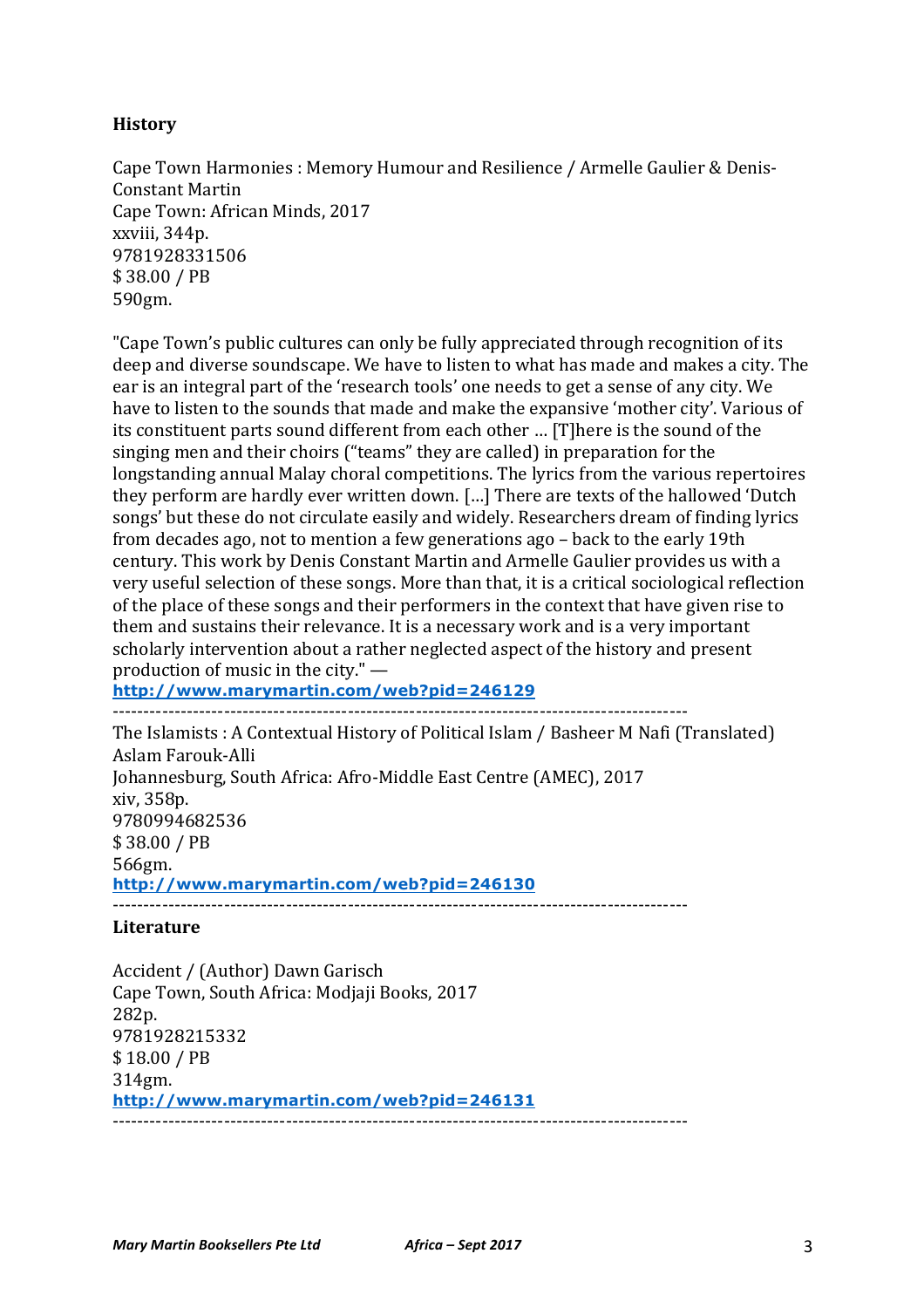Grace : A Novel / Barbara Boswell (Ed) Alison Lowry Cape Town, South Africa: Modjaji Books, 2017 204p. 9781928215240 \$ 18.00 / PB 226gm. **http://www.marymartin.com/web?pid=246132** --------------------------------------------------------------------------------------------- The Lie of The Land : A Novel / Jaspar David Utley Windhoek, Namibia: University of Namibia (UNAM) Press, 2017 198p. 9789991642352 \$ 19.00 / PB 278gm. **http://www.marymartin.com/web?pid=246133** --------------------------------------------------------------------------------------------- The Banana Girls/ Karim F. Hirji

Dar Es Salaam, Tanzania: Mkuki na Nyota Publishers Ltd., 2017 xi, 134p. 9789987083206 \$ 25.00 / PB 224gm. **http://www.marymartin.com/web?pid=246134** ---------------------------------------------------------------------------------------------

Moving On and Other Zimbabwean Stories / (Ed) Jane Morris Bulawayo, Zimbabwe: amaBooks, 2017 186p. 9780797488793 \$ 19.00 / PB 262gm. **http://www.marymartin.com/web?pid=246135** ---------------------------------------------------------------------------------------------

#### **Performing Arts**

The Changing Faces of Aawambo Musical Arts / Minette Mans with Ngoma Research Collective Basel, Switzerland: Basler Afrika Bibliographien, 2017 xvi, 192p. Includes Index ; Bibliography 9783905758832 Basel Southern Africa Studie 11 \$ 35.00 / PB 372gm. **http://www.marymartin.com/web?pid=246136** ---------------------------------------------------------------------------------------------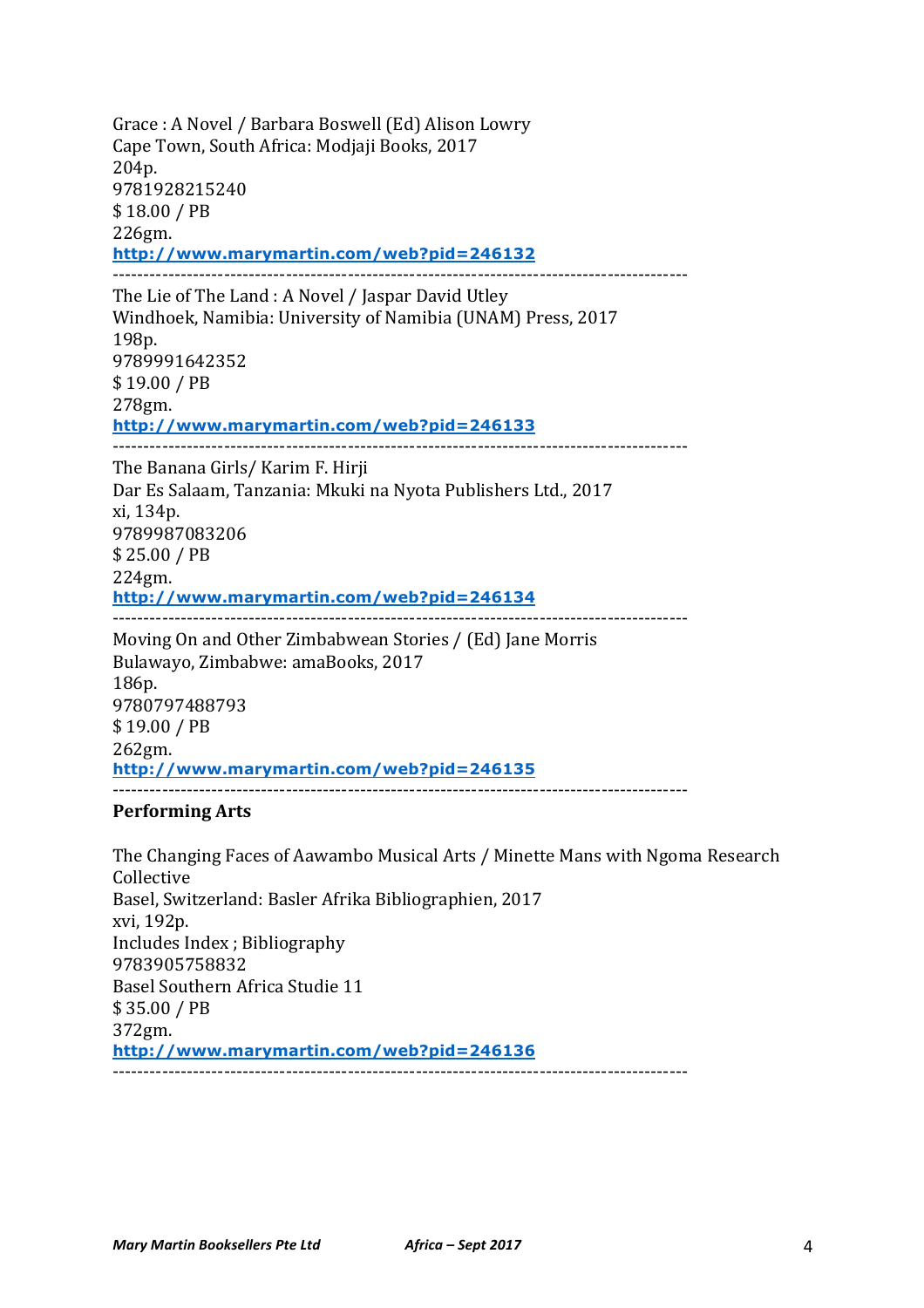# **Politics**

Defying Dictatorship : Essays on Gambian Politics, 2012 – 2017 / (Author) Baba Galleh Jallow Gambia: Cenmedra-The Centre for Media and Development Research in Africa, 2017 xxii, 188p. Includes Index 9789983953527 \$ 35.00 / PB 326gm. **http://www.marymartin.com/web?pid=246137** --------------------------------------------------------------------------------------------- Democracy and Education in Namibia and Beyond : A Critical Appraisal / (Ed) Elizabeth M. Amukuugo Windhoek, Namibia: University of Namibia (UNAM) Press, 2017 x, 158p. Includes Index 9789991642307 \$ 26.00 / PB 268gm. **http://www.marymartin.com/web?pid=246138** --------------------------------------------------------------------------------------------- The Trump Phenomenon and the emergences of A New World Order : Trump is a reality embedded in the American Political Landscape / Yash Tandon Kenya, Nairobi: Zand Graphics Ltd, 2017 60p. 9789966103796 \$ 19.00 / PB 94gm. **http://www.marymartin.com/web?pid=246139** --------------------------------------------------------------------------------------------- **Sociology**

Leading from Behind : Women in Community Development in Rhodesia, 1973-1979 / Maia Chenaux-Repond Harare, Zimbabwe: Weaver Press, 2017  $xx, 460p.$ Includes Index 9781779223180 \$ 44.00 / PB 730gm. **http://www.marymartin.com/web?pid=246140** ---------------------------------------------------------------------------------------------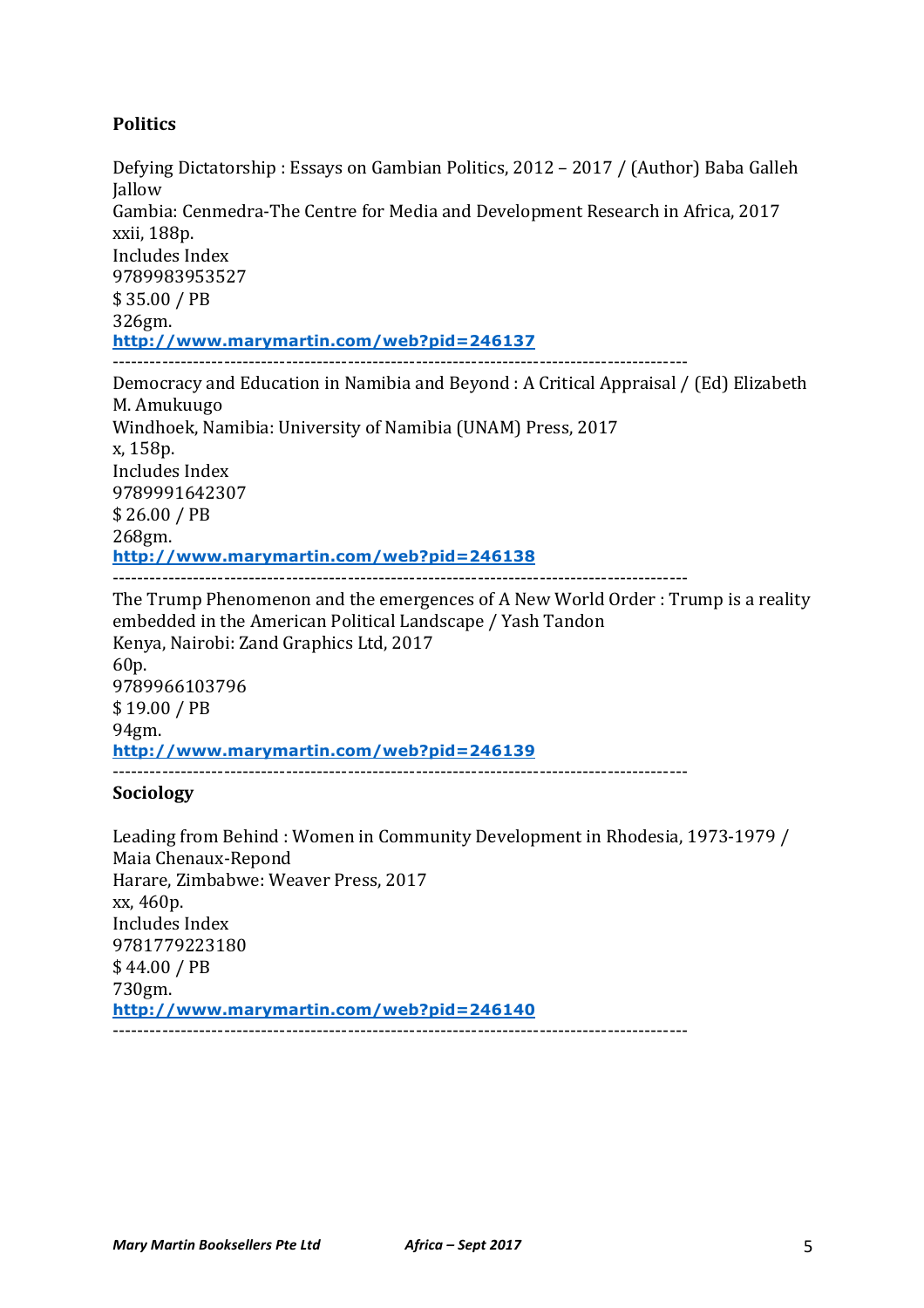RESEARCH ON GENDER AND SEXUALITIES IN AFRICA / edited by Jane Bennett, Sylvia Tamale Senegal: CODESRIA, 2017 228p.: 24cm. 9782869787124 \$ 22.00 / PB

This collection comprises a diverse and stimulating collection of essays on questions of gender and sexualities, crafted by both established and younger researchers. The collection includes fascinating insights into topics as varied as the popularity of thong underwear in urban Kenya, the complexity of Tanzanian youth's negotiation of HIVcultures, the dialogues between religion and controversial questions in sexualities activism, and the meaning of living as a Zimbabwean girl, who became HIV-positive because her mother had no access to antiretroviral drugs during pregnancy. Some pieces deepen contemporary debates, others initiate new questions. The collection seeks to sustain and invigorate research, policy-making and continentaly-focused thought on difficult, yet compelling, realities. **http://www.marymartin.com/web?pid=246141**

---------------------------------------------------------------------------------------------

Perspectives on Culture and Globalization : The Intellectual Legacy of Ali A. Mazrui / (Eds) Kimani Njogu & Seifudein Adem Nairobi, Kenya: Twaweza Communications Ltd., 2017 xiii, 270p. Includes Index 9789966028679 \$ 35.00 / PB 414gm.

In 1996 President Nelson Mandela described Professor Ali A. Mazrui (1933-2014) as "an outstanding educationist and freedom fighter." In 2002 the former UN Secretary General Kofi Annan referred to Professor Mazrui as "Africa's gift to the world." Author of more than 35 books and hundreds of articles, Professor Mazrui was an African scholar who had treated with uncommon verve and flair a wide-range of themes that included globalization, the triple heritage, peace, and social justice. This volume engages with some of those themes that excited his mind for over six decades. The multidisciplinary essays seek to underline the highlights of Mazrui's intellectual journey and attest to the fact that he was public intellectual par excellence. Indeed, in 2005, he was named one of the top 100 public intellectuals in the world. This book is a product of a symposium held from 15 to 17 July 2016 in Nairobi, Kenya. The symposium was jointly organized by the Twaweza Communications, Nairobi, Kenya, and the Institute of Global Cultural Studies (State University of New York at Binghamton) which Ali Mazrui created and presided over as the Albert Schweitzer Professor in the Humanities from 1991 to 2014.

**http://www.marymartin.com/web?pid=246142**

---------------------------------------------------------------------------------------------